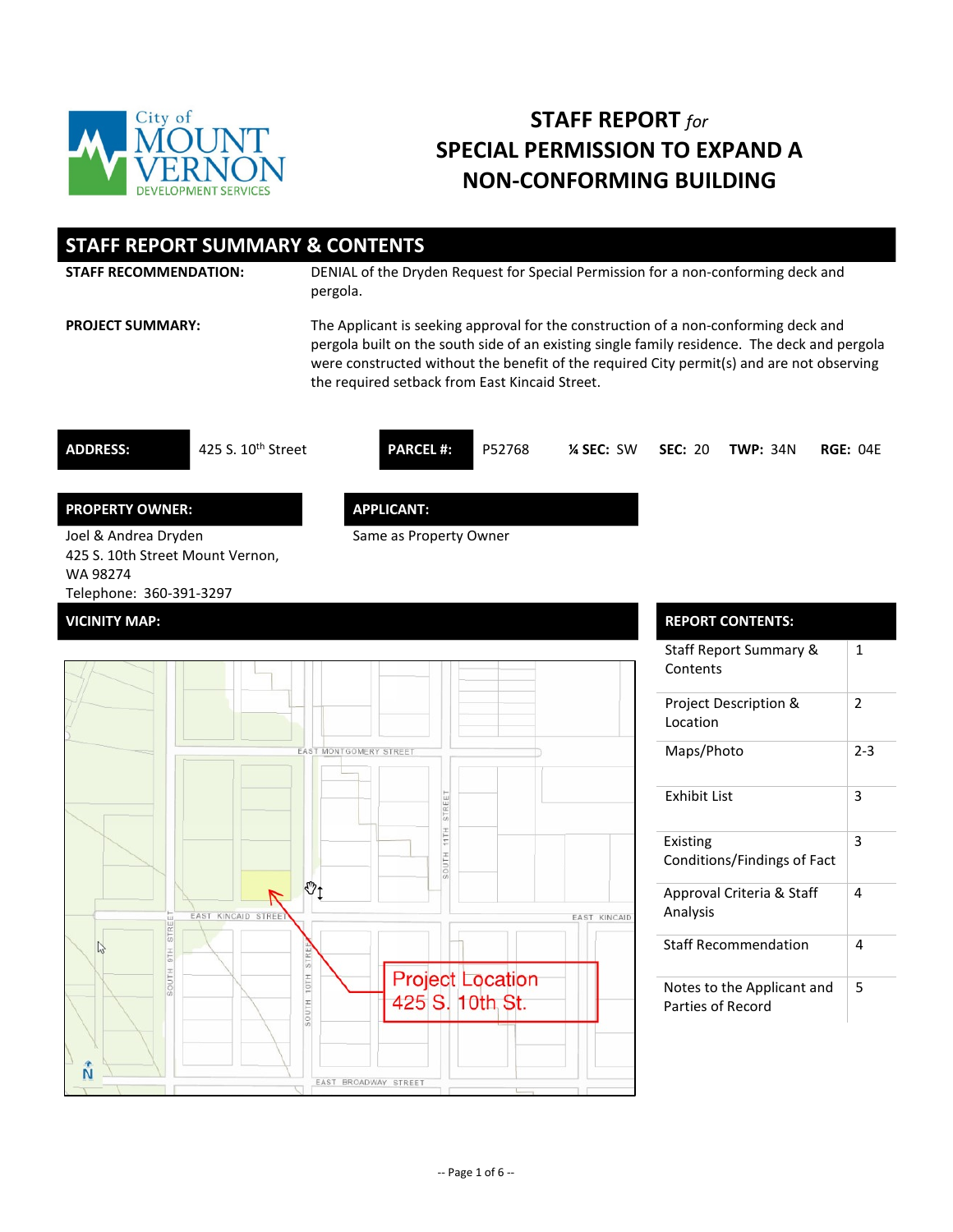## **A. PROJECT DESCRIPTION & LOCATION**

**PROJECT DESCRIPTION:** The Applicant is seeking approval for the construction of a non-conforming deck and pergola built on the south side of an existing non-conforming single family residence. The deck and pergola were constructed without the benefit of the required City permit(s) and are not observing the required setback from East Kincaid Street.

The existing home is setback approximately 11 feet from its south property line abutting East Kincaid Street. The non-conforming deck extends from the south face of the existing home over the south property line approximately one foot. This means the deck encroaches into the City right-of-way by approximately one foot.

**PROJECT LOCATION:** The proposal property has an address of 425 S. 10th St. The parcel number is P52768, and it is located within a portion of the southwest 1/4 of Section 20, Township 34, Range 4, W.M.

The maps and photo that follow identify the location and elevation of the project site/building.



Aerial photo dated May 2017. The approximate site boundaries are outlined in red.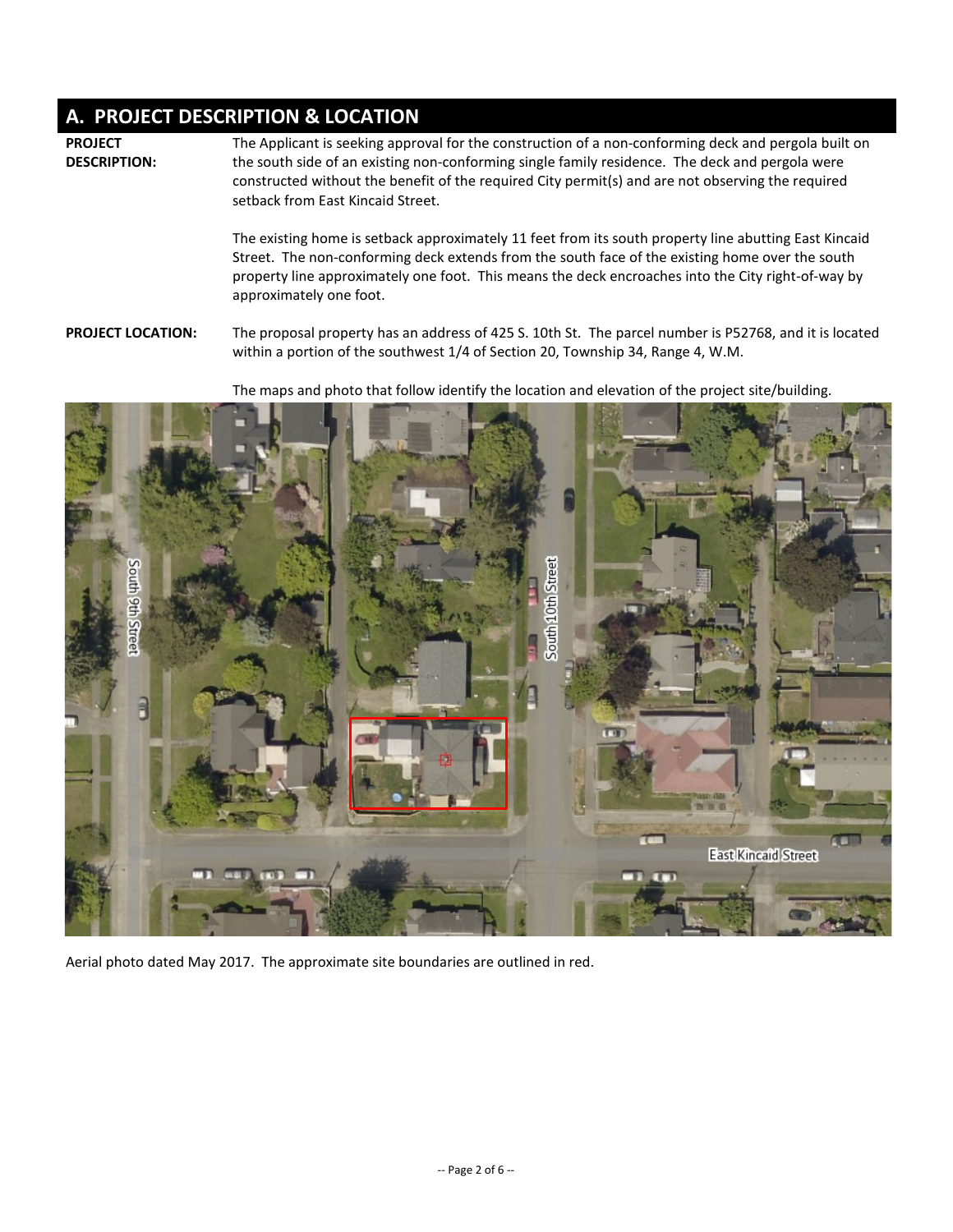

Photo of the existing encroaching deck and pergola looking north from East Kincaid Street.



Photo from the Skagit County Assessor looking west from south 10th Street.

## **B. EXHIBIT LIST:**

- **1.** Master Land Use Application
- **2.** Project Description from the Applicant
- **3.** Project Plans and Survey from the Applicant
- **4.** City's Notices and Correspondence:
	- **4a**. Routing Memo dated November 30, 2018
	- **4b.** Technically Compete Letter dated January 28, 2019
	- **4c.** Notice of Application that was issued and mailed on April 25, 2019 and published on April 29, 2019,
	- **4d.** Comments from Development Services Engineering dated December 10, 2018
	- **4e.** Comments from the Fire Marshall dated December 29, 2018
	- **4f.** Notice of Public Hearing mailed and published on June 14, 2019
	- **4g.** Ordinance 3775 that amended portions of MVMC Chapter 17.102
- **5.** Public Comments
	- **5a.** Letter from Michael Marques dated May 10, 2019 in support of the proposal
	- **5b.** Mark and Jeanne Johnson not dated in support of the proposal

| <b>C. EXISTING CONDITIONS/FINDINGS OF FACT</b>        |                                                                                                                                                                                                                                                                                    |                                                      |                                        |  |  |  |
|-------------------------------------------------------|------------------------------------------------------------------------------------------------------------------------------------------------------------------------------------------------------------------------------------------------------------------------------------|------------------------------------------------------|----------------------------------------|--|--|--|
| <b>OWNER OF RECORD</b>                                | Joel & Andrea Dryden                                                                                                                                                                                                                                                               | <b>PROJECT APPLICANT</b>                             | Same as Owner of Record                |  |  |  |
| <b>SITE ZONING</b>                                    | Single Family Residential with a<br>maximum density of 7.26 dwelling<br>units per acre (R-1, 7.0).                                                                                                                                                                                 | <b>SITE COMPREHENSIVE</b><br><b>PLAN DESIGNATION</b> | Single Family High Density (SF-<br>HI) |  |  |  |
| <b>SITE ACREAGE</b>                                   | .14 acres                                                                                                                                                                                                                                                                          |                                                      |                                        |  |  |  |
| <b>EXISTING SITE USE &amp;</b><br><b>IMPROVEMENTS</b> | Per the Skagit County Assessor: two story, 962 square foot structure with three bedrooms, 1.5<br>baths, and two covered patio/porches that was built in 1900. Additional improvements include a<br>384 square foot outbuilding with a 288 square foot loft that was built in 2018. |                                                      |                                        |  |  |  |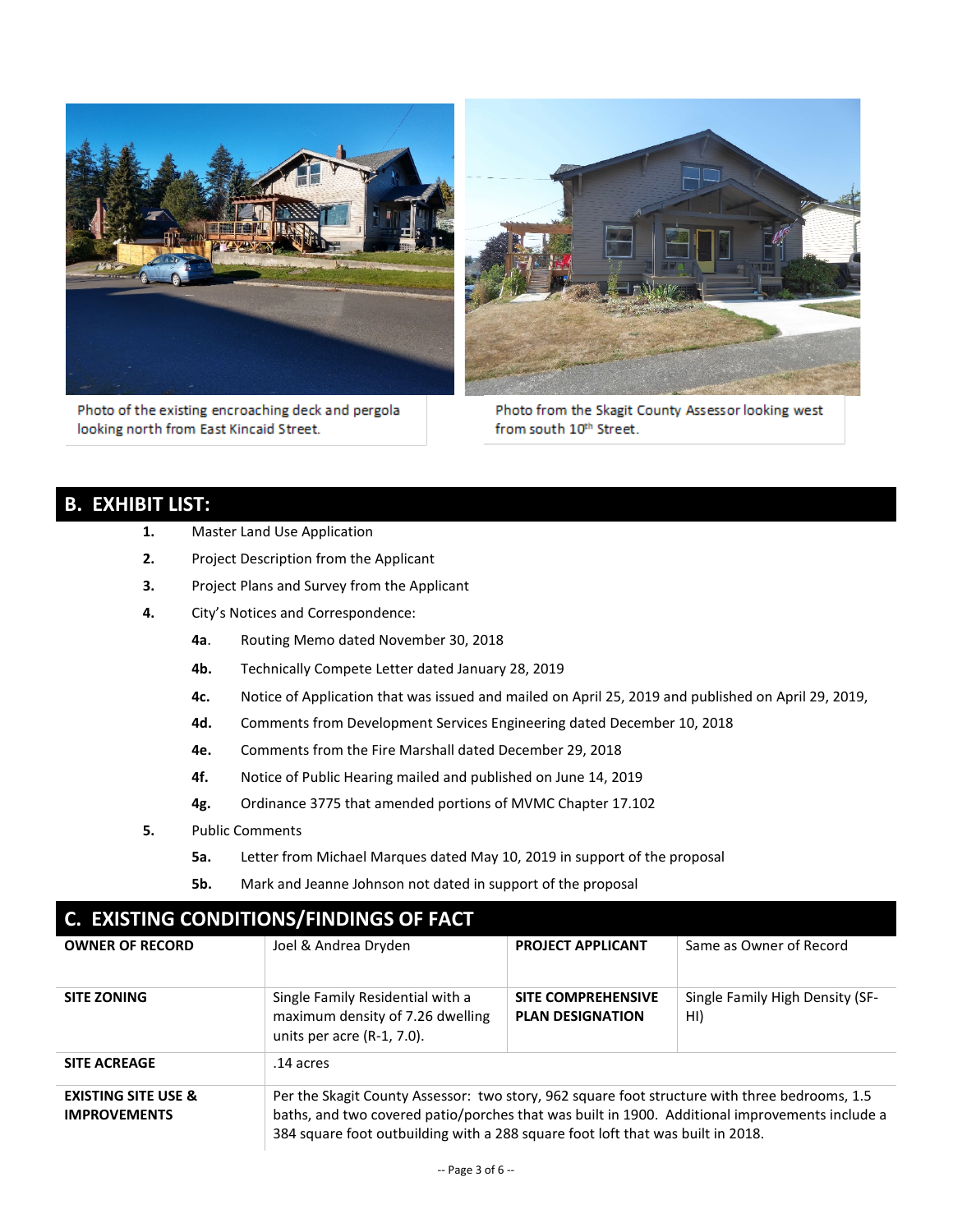### **MVMC CHAPTERS APPLICABLE TO THE PROPOSED PROJECT:**

**MORE SPECIFIC MVMC ITEMS APPLICABLE TO THE PROPOSED PROJECT:**

- Chapter 14.05 Administration of Development Regulations
- Chapter 17.03 Title and Purpose
- Chapter 17.06 Definitions
- Chapter 17.15 Single-Family Residential
- Chapter 17.72 Provisions Applicable to all Districts
- Chapter 17.78 Dimensional Requirements
- Chapter 17.102 Nonconforming Buildings or Uses
- 1. The building setbacks the site is subject to are codified in 17.15.070, as follows. Staff notes that neither East Kincaid nor South 10<sup>th</sup> Street are classified as arterial streets.
	- A. Front yard: 25 feet on arterial streets and 20 feet on all other streets. Buildings on corner lots and through lots shall observe the minimum setback on both streets;
	- B. Side yard: five feet. The total of the two side yards shall be a minimum of 15 feet;
	- C. Rear yard: 20 feet. Where a rear yard abuts an alley, accessory buildings such as private garages and carports may be located no closer than eight feet to the rear property line.
- 2. The subject lot is defined as a corner lot per MVMC 17.06.120, L definitions, definition of Lot, Corner.
- 3. A front property line is defined as, "any portion of a property that is abutting a street or vehicular access easement or tract; except when an alley is utilized as a secondary access point the property line abutting the alley shall not be a front property line", see MVMC 17.06.160, P Definitions, definition of Property Line, Front.
- 4. The deck is classified as a structure as per the definition of structures contained in MVMC 17.06.190, S Definitions, that defines structures as, "…a combination of materials constructed and erected permanently on the ground or attached to something having a permanent location on the ground. Not included are residential fences, retaining walls less than three feet in height, rockeries and similar improvements of a minor character".
- 5. MVMC 17.78.080(B) states that, "The following may project into required yard setbacks subject to the provisions of the International Building Code… B. Uncovered porches and platforms which do not extend above the floor level of the first floor: six feet into the front yard…" If the Applicant choose to use this section of the code the existing deck could extend six feet into the front yard setback on Each Kincaid Street; which means that approximately six feet of the deck would need to be removed.

#### **PERMIT CHRONOLOGY:**

| DATE            | <b>SUMMARY</b>                                                            |
|-----------------|---------------------------------------------------------------------------|
| 9/2018          | City informed about potential code violations on the site                 |
| $9/19 \pm 2018$ | Staff explains code that would allow partial encroachment into setback    |
|                 | codified in MVMC 17.78.080                                                |
| 10/29/2018      | <b>Permit Application Submitted</b>                                       |
| 1/23/2018       | City Council approval of Ordinance 3775 allows subject permit to be       |
|                 | processed                                                                 |
| 1/23/2019       | Permit deemed Counter Complete                                            |
| 1/28/2019       | Permit deemed Technically Complete                                        |
| 1/28/2019       | Staff requests survey so that setbacks of the structure can be accurately |
|                 | ascertained                                                               |
| 4/12/2019       | Applicant submits the boundary survey staff requested on 1/28/2019        |
| 4/25/2019       | Notice of Application (NOA) Issued                                        |
| 4/29/2019       | NOA published                                                             |
| 5/13/2019       | NOA comment period ended                                                  |
| 6/12/2019       | Notice of Public Hearing (NPH) Issued                                     |
| 4/14/2019       | NPH published                                                             |
|                 | $-$ Page 4 of 6 $-$                                                       |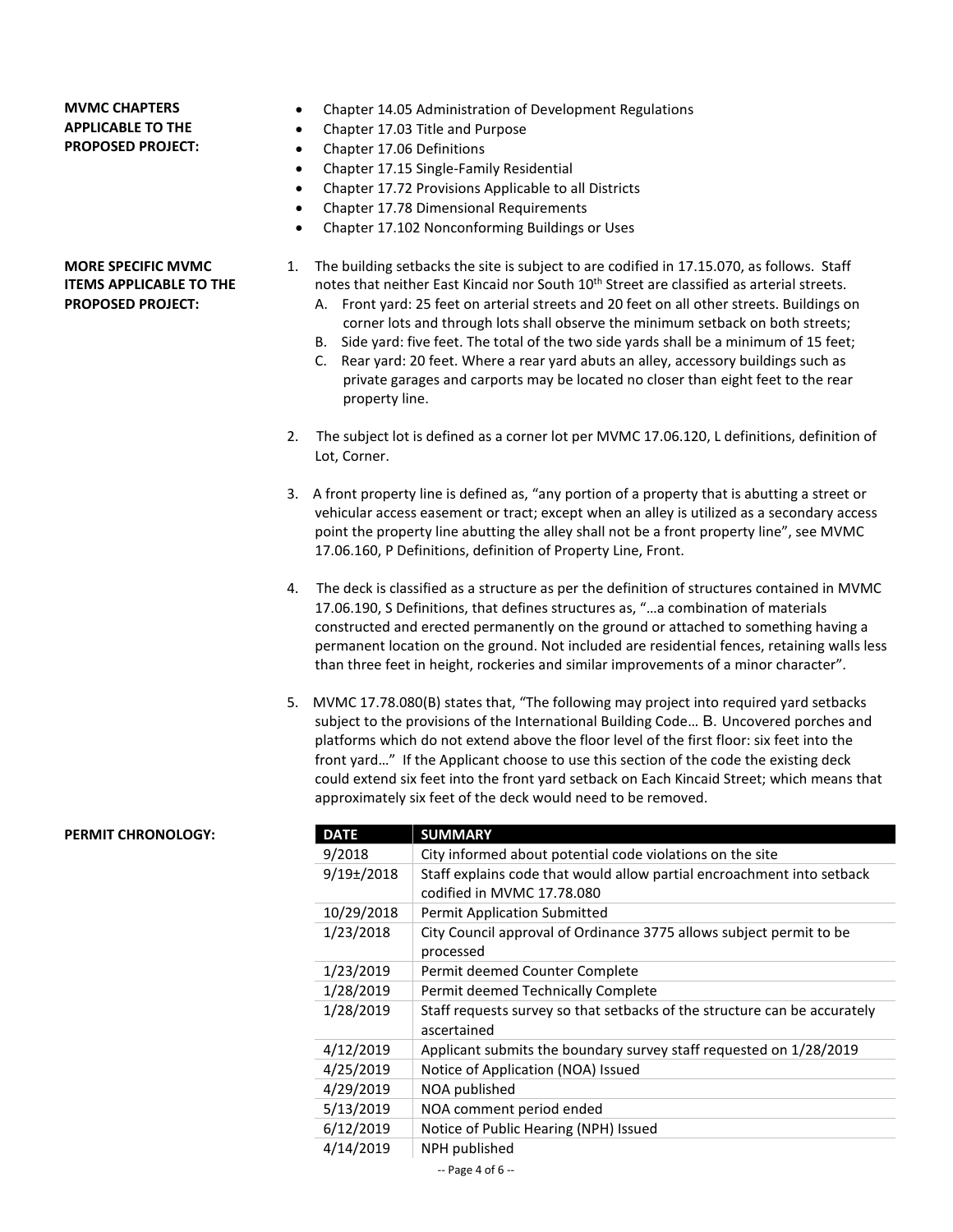## **D. APPROVAL CRITERIA & STAFF ANALYSIS**

The approval criteria for Special Permission that staff needs to address is contained in MVMC 17.102.070. This section of the code contains the following four (4) criteria. The staff response to each of these criteria follows each listed item.

#### **A. The effect of such enlargement, expansion or reconstruction on the appearance and use of the area which might be affected.**

The subject deck was built without the benefit of permit(s); resulting in a deck that not only encroaches into the front yard setback, it also encroaches into the right-of-way approximately 1 foot. This means that instead of having the required 20-foot front yard setback along Kincaid Street there is a 0-foot setback spanning the length of the deck. A 0-foot setback effects the appearance and use of the subject site and surrounding areas.

Mount Vernon Municipal Code (MVMC) 17.03.020 contains the Purpose statement for the City's zoning code and states, "The provisions of land use adopted and established in this title are intended to promote the most appropriate and compatible uses of the land within the city; prevent undue concentration of population and avoid overcrowding of land; encourage coordinated development of unbuilt areas; conserve or restore natural beauty and other natural resources; preserve areas and buildings of architectural, cultural or historic significance; facilitate the orderly development and use of transportation, water, sewage and other public services; provide adequate light and air; lessen traffic congestion; and secure safety from fire." Many elements of this purpose statement are the reasons why a 0-foot setback on the subject site results in negative impacts on the appearance and use of the area. More specifically:

- 1. Compatible uses of the land within the city: the uniform range of setbacks required in the City's single-family residential zones is intended to result in consistent development patterns. The 0-foot setback is not consistent with surrounding development patterns.
- 2. Prevent undue concentration of population and avoid overcrowding of land: building setbacks in the single-family residential zone help to soften the scale and bulk of structures and assists in making sure the land is not overcrowded.
- 3. Facilitate the orderly development and use of transportation, water, sewage and other public services: maintenance vehicles, equipment, and personnel charged with the installation, monitoring and maintenance of transportation, water, sewer and other public services (such as power, fiber, cable) could be negatively impacted due to the elimination safe clearance zones that are sometimes needed to complete monitoring, maintenance, and new construction activities within existing rightsof-way.
- 4. Provide adequate light and air: the 0-foot setback reduces light and air to the structure on the subject site.
- 5. Secure safety from fire: the space between the street and buildings allows first responders (i.e. fire, police, EMTs) space to operate in an emergency situation. The 0-foot setback means an area that could have been available to first responders is eliminated.

#### **B. The effect of the granting of such permit on traffic patterns in the area.**

Traffic patterns generated by residents traveling to/from/through the area would not be effected. However, as discussed in subsection A (above), eliminating the setback could potentially impact the ability of emergency services and utility workers to operate effectively.

#### **C. The adequacy of parking facilities afforded or to be afforded.**

The proposal will not alter existing parking on the subject site.